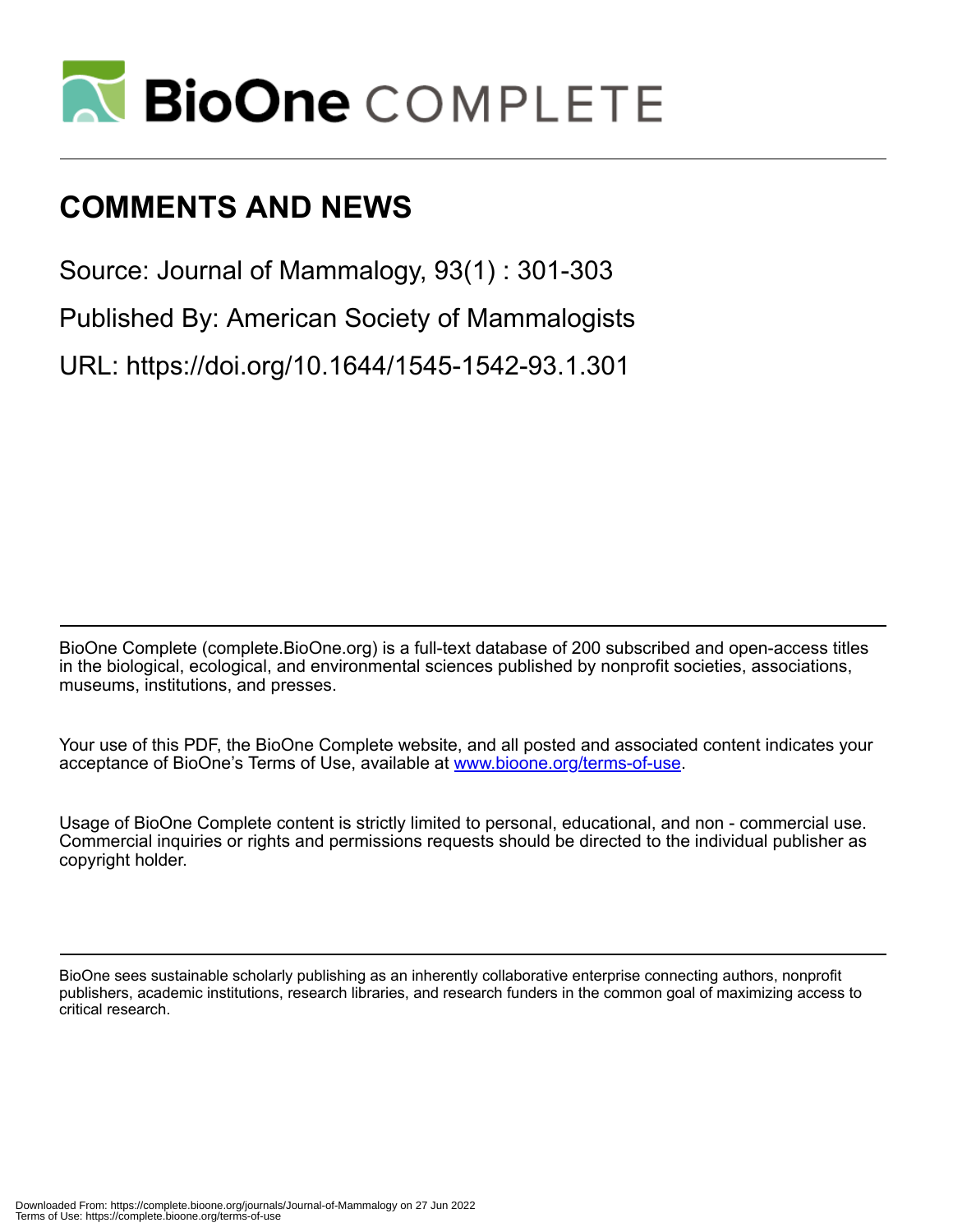# COMMENTS AND NEWS

### NOMINATIONS FOR THE ALDO LEOPOLD AND WILLIAM T. HORNADAY CONSERVATION AWARDS

In 2002 the American Society of Mammalogists established 2 conservation awards to recognize outstanding contributions to the conservation of mammals and their habitats. The Aldo Leopold Award is awarded to a well-established individual who has made a lasting scientific contribution to the conservation of mammals and their habitats. The recipient will be invited to address the Society in a plenary session at its annual meeting the following year. Previous awardees are Edward O. Wilson, Russell A. Mittermeier, George B. Schaller, Rodrigo A. Medellín, Virgilio Roig, Helene D. Marsh, Herbert H. T. Prins, and Rubén M. Bárquez. The William T. Hornaday Award is awarded to a current undergraduate or graduate student who has made a significant scientific contribution as a student to the conservation of mammals and their habitats. The awardee will be offered a travel grant to attend the ASM meetings in Alaska and will be invited to present a paper on their conservation activities at the plenary session. Previous awardees are Brent Sewall, Isabel Beasley, Angelia Vanderlaan, Jan Schipper, and Enzo Aliaga-Rossel. Nominees should have contributed substantially to 1) the conservation of 1 or more mammalian species, subspecies, or populations, 2) the conservation of mammalian assemblages and communities, or 3) advancing the field of conservation biology through focal research on mammals. Persons contributing to the conservation of land or marine mammals are eligible for consideration. We interpret ''contribution'' broadly to include 1) scientific research or political activism that has resulted in the preservation of an imperiled species; 2) development of protective management recommendations; 3) acquisition of new knowledge regarding the conservation status or causes for declines of mammalian species or populations; 4) the protection of significant mammalian habitat; or 5) promotion of the conservation of mammals through public education.

All persons are invited to submit nominations for these awards. For each award the nomination packet should include the following 5 items: 1) a brief narrative (2 pages maximum) that introduces and describes the conservation accomplishments of the nominee; 2) as an addendum to this narrative, a list of relevant journal articles, government and NGO reports, newspaper clippings, and other materials that chronicle and corroborate the conservation-related accomplishments of the nominee; 3) a current CV or résumé; 4) contact information for the nominator and nominee; and 5) letters of recommendation. For the Aldo Leopold Award include letters of recommendation from 3 individuals familiar with the nominee's contributions to mammalian conservation; one of the letters must be from the nominator. For the William T. Hornaday Award include letters of recommendation from 2 individuals familiar with the nominee's conservation activities. One of these letters must be from the student's research advisor.

Electronic submissions of nominations and supporting documents are strongly encouraged. Completed nomination packets should be sent to victors@ibiologia.unam.mx or Dr. Victor Sánchez-Cordero, Departmento de Zoología, Instituto de Biología, UNAM, Apto. Postal 70-153. Mexico, DF. 04510. Deadline for receipt of completed nominations is 15 March 2012. Recipients will be announced at the banquet at the ASM annual meeting in June 2012.

### OLIVER P. PEARSON AWARD

This award honors Oliver P. Pearson's remarkable 6 decades of work in Latin America and his steadfast support for Latin American mammalogists of all ages and degrees of professional development. The award offers financial support to young professional mammalogists who hold academic or curatorial positions in Latin America, to help them establish or consolidate their research programs. A single award in the sum of \$5,000 will be given each year. Up to an additional \$2,000 is offered for the recipient to attend the mammal meetings of the year following the award. The funds may be used to carry out fieldwork, purchase supplies or specialized equipment, attend scientific meetings, visit collections or other academic institutions, and other research-related activities.

Applicants may be of any nationality. At the time of application, he or she must have the following qualifications: 1) a Ph.D. or equivalent terminal degree conferred within the previous 5 years; 2) an academic (postdoctoral, teaching, curatorial, or other comparable research-oriented) position in a Latin American institution; and 3) membership in the American Society of Mammalogists.

Acceptable formats for application materials include pdf (preferred) and Word (doc and rtf files). Letters scanned in jpeg format are also acceptable. Detailed instructions can be downloaded from the ASM website (www.mammalsociety.org/ committees/index.asp). Applications should include the following 4 elements: 1) A 1-page statement that describes a) the nature and responsibilities of his or her academic position, b) professional interests and goals for the next few years, and c) detailed justification documenting how and why the award would benefit the applicant's research program; 2) a curriculum vitae; 3) a copy of 1 published or accepted research paper; 4) 2 letters of recommendation from established professionals familiar with the applicant, based either in Latin America or abroad.

To be considered, all application materials must be sent electronically to Dr. Kristina A. Ernest (ernestk@cwu.edu; phone 509-963-2805) by APRIL 15. Recipients will be announced at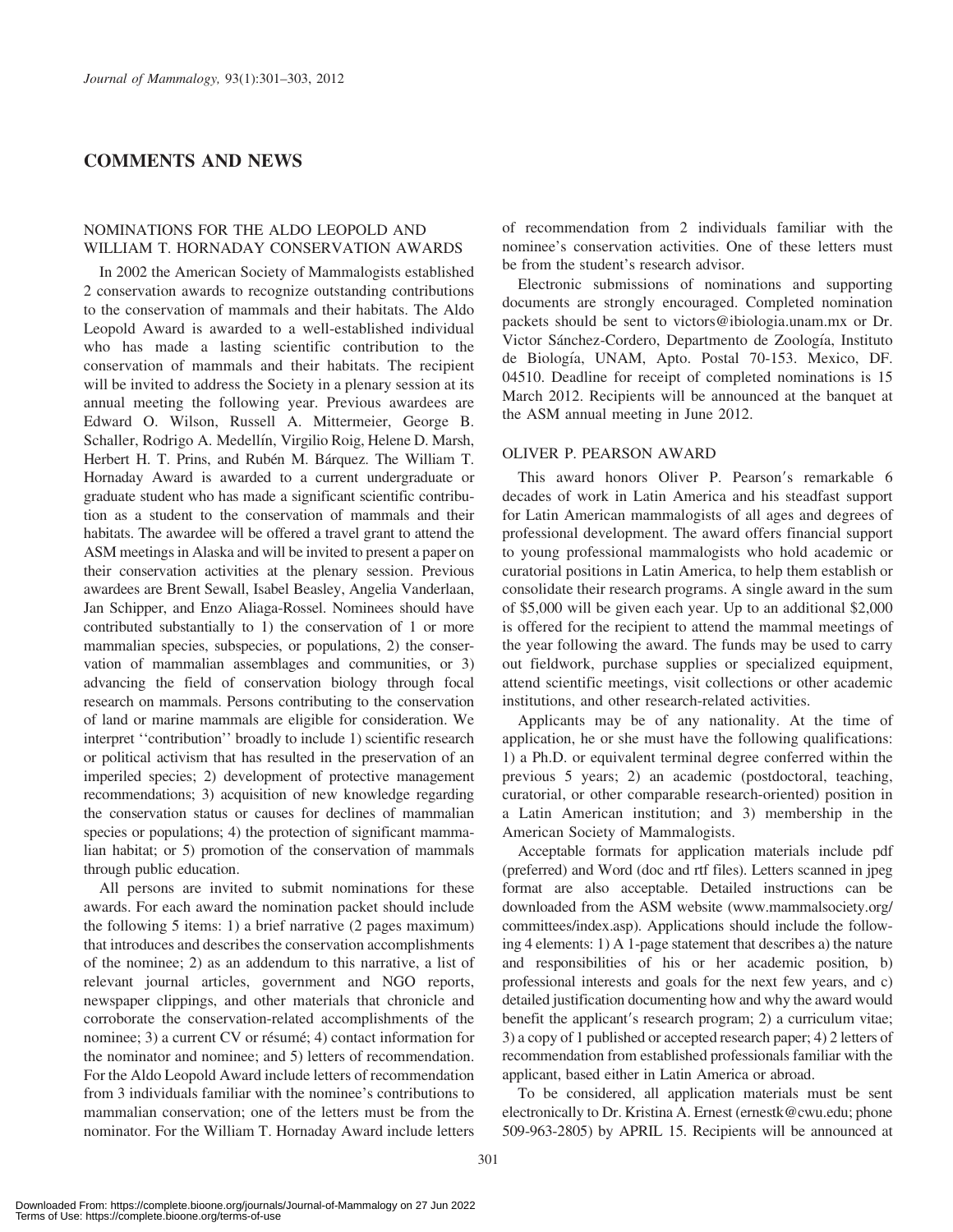the annual banquet of the American Society of Mammalogists, but awardees need not be present to receive the award.

# ONLINE ACCESS FOR JOURNAL OF MAMMALOGY AND MAMMALIAN SPECIES

Journal of Mammalogy and Mammalian Species are available online to all ASM members with back issues available via JSTOR. Members will also receive print copies of the Journal for an annual membership fee of \$75 for regular members (\$55 for students), or they may elect to receive online only versions of both publications for an annual fee of \$55 (\$20 for members in developing countries). Institutions may subscribe at a rate of \$270 for print and online access to the Journal, \$95 for online-only access to Mammalian Species, or \$325 for both publications.

PDF files for the first 823 Mammalian Species accounts (1969 to 2008) are also available online via the URL below: http:// www.science.smith.edu/departments/Biology/VHAYSSEN/msi/ default.html.

## MAMMALIAN SPECIES ACCOUNTS

Approximately 24–26 accounts are planned for publication in 2011. Each account is 2–14 pages in length and reviews the biology of a particular species in a standard format.

Mammalian Species accounts are produced by assignment only. Upon written request to the Editor for Mammalian Species, exclusive privileges to produce an account will be granted for 2 years; a 1-year extension may be requested if a manuscript is near completion at the end of the initial assignment. At the Editor's discretion, assignments not submitted at the end of this period may be cancelled. A maximum of 5 species may be reserved at 1 time. No free copies are given to authors; page charges may be paid on a voluntary basis.

Mammalian Species is available online only to all ASM members, as of 2006; print copies will no longer be published. Orders for yearly sets of accounts within the past 5 years should be sent to Christy Classi, ASM Association Manager, 810 East 10th Street, P.O. Box 1897, Lawrence, KS 66044; 785-843-1235; FAX -1274; asm@allenpress.com. Individual accounts are no longer available for purchase. Requests for assignment of species and other editorial queries should be addressed to Meredith Hamilton, Editor of Mammalian Species, Department of Zoology, 501 Life Sciences West, Oklahoma State University, Stillwater, OK 74078, 405-744- 9685; FAX -7824; meredith.hamilton@okstate.edu.

### MAMMAL IMAGES LIBRARY

The Mammal Images Library is a non-profit educational service of the American Society of Mammalogists. The goal of the library is providing images of mammals for educational purposes worldwide. The present collection consists of  $>1,500$  images depicting  $>800$  species, 440 genera, 100 families, and 27 orders. More than 110,000 images are now in use at  $>3,000$  institutions in about 50 countries. Images suitable for optical projection for nonprofit, educational

purposes may be viewed and obtained on the Society's website at http://www.mammalogy.org/imagelibrary/index. Please remember to credit the photographer and the library if images are used for optical projection.

In addition to optical projection for nonprofit instruction, many of the images can be employed (with permission) for other purposes, including commercial uses. For permission to use images for purposes other than nonprofit optical projection, contact the committee chair: David Huckaby, California State University, Long Beach, Department of Biological Sciences, 1250 Bellflower Blvd., Long Beach, California 90840-3702; dhuckaby@csulb.edu; 562-985-4869; FAX 562-985-8878.

The Library continually seeks new images for the collection and urges anyone having images to contribute them. For information about contributing images, contact the committee chair. The committee thanks the hundreds of people that have contributed images thus far.

### SPONSOR FUND

The International Relations Committee has devised a method of providing membership in ASM to mammalogists from outside the United States and Canada who wish to become members, but simply cannot afford to. Some members already sponsor ASM membership for foreign mammalogists on a continual basis. However, others who are unable to provide a full membership on a continual basis, may wish to contribute a partial membership or a full membership during some years. Such is now possible through contributions to the Sponsor Fund. The Fund will be handled as follows:

- a. From time-to-time, a form on which a member can state his or her name, address, and amount of donation to the Sponsor Fund will be printed in the back of the Journal of Mammalogy and on the reverse of the mailing label that accompanies the Journal.
- b. When money in the Fund reaches any multiple of the current amount for annual dues, dues for a mammalogist in need of sponsorship will be paid. Contributions will be used directly to sponsor foreign members: the Fund will not be of the type from which only the interest is used to pay memberships.
- c. Money in the Fund will be managed through the Secretary-Treasurer's office.
- d. The Secretary-Treasurer shall be designated as the sponsor of record.
- e. At the end of 3 years members of the International Relations Committee will verify that sponsored individuals still need and want sponsorship. Sponsorship from the Fund could extend to a maximum of 5 years.

Members should submit names and mailing and e-mail addresses of foreign mammalogists in need of sponsorship to the chair of the International Relations Committee: Duane Schlitter; happygd@suddenlink.net.